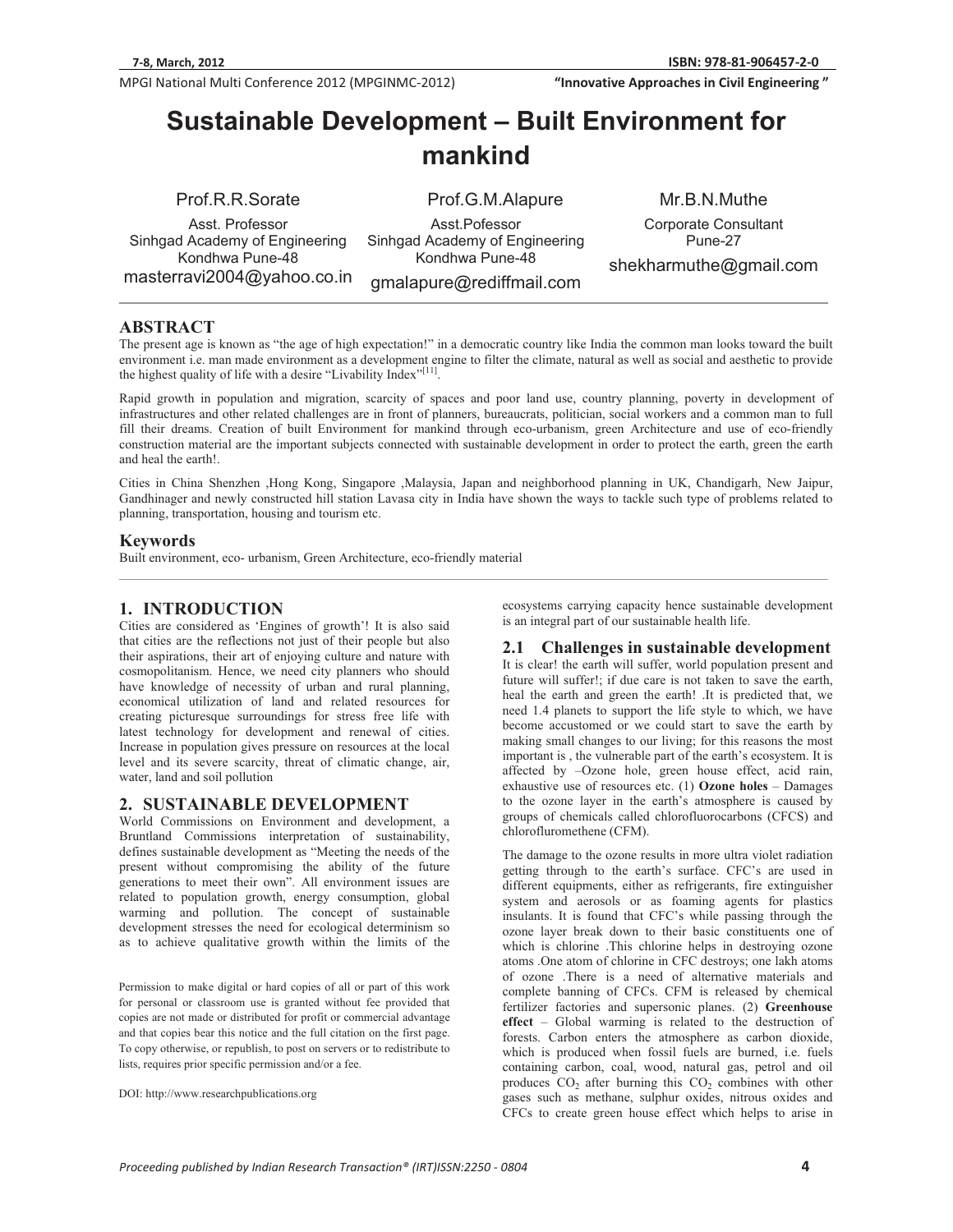# **MPGI National Multi Conference 2012 (MPGINMC-2012) <b>The Conference of Strate Conference** 2012 (MPGINMC-2012)

global average temperature .These trees, plants helps in reducing  $CO<sub>2</sub>$ . Hence, it is necessary to control the use of fossil fuels; along with planting of trees and plants on a mass scale.(3) **Acid rain** – Acid rain results with an increase in pollutants ,particularly sulphur dioxide from coal –fired power stations and nitrous oxides from vehicles exhausts. They dissolve in the rain to form dilute sulphuric acids and nitric acids and destroy trees, shrubs etc. Hence, mass transportation system instead of individual vehicles is the need.

Controlled optimum consumption of natural resources and its extraction is also the challenges in sustainable development in front of us; to save the earth and heal the earth.

#### **3. BUILT ENVIRONMENT**

A constant struggle of a man is in imagining and creating an ideal environment in the form of shelter and settlements. Shelter is the basic need of man along with food and water. Man has always shown tendencies to make settlements in the form of a groups or communities; shelter provides protection from the sun, rain, wind, safety, privacy etc for a mankind. Settlements in the form of villages or towns plays vital role in providing infrastructures; in the form of housing along with road network, water supply, drainage system and essential other services .Hence, a settlement like a village or town is a big psychological shelter to man ;while a house or home is an individual shelter for stress free living. The natural environment with varying climate is not suitable to the life style of man; who is always trying for suitable transformation of the natural environment for his use. This transformed environment is known as man-made or built environment.

Urban and rural settlements are considered as a environmental filters and controls are achieved through regional planning, country planning, town planning and development planning of cities by different zones, roads green belts, parks, gardens, conserving natural and creating artificial water bodies , recreational and open spaces. An urban forest can be created by selecting and planting suitable types of trees, floras with maintainining bio diversity parks to reduce the temperature, noise, air and soil and land pollution.

# **3.1 Planned Settlements [1]**

Cities to be built are for peoples, around peoples, their needs, their dreams, their love for nature, arts and crafts, quality education, healthcare, catering to all strata of income peoples also need plentiful public spaces for sports, entertainments, museums, art galleries, amusement parks, use of river, seashore or lakes ,ponds for creating worth remembering colourful places and hill tops to enjoy scenery, sky , sky line of their city with good network of roads net and other important structures.

An ideal city should be remembered for its (1)**Equality**-no distinction between rich and poor, architect/planner has to go

# **"InnovativeApproachesinCivilEngineering"**

beyond buildings as a guardian of the built and un-built environments (2) **Infrastructure-** new and creative and innovative ways of think will provide new housing recreational centers, bridges, flyovers, walkways, metrorails/monorail, with well maintained water supply ,sewerage treatment plants ,etc (3) **A sense of belongingness** – cities become a place of hopes and expectations; personal involvement of happy citizens will make cities an engines of growth, through time and space (4) **Sense of place**-it is necessary to preserve monuments, heritage structures, historical places in cities to promote tourism as a help for growth to create greatest opportunities for welfare of society.

# **3.2 Case study of planned Settlements**

#### *3.2.1 Chandigarh*

Le Corbusier planned this city as living organism ,with the capital complex in the North representing head ,the city centre the heart , the open spaces the lungs , the network of roads as the circulation system ,the industrial area the viscera and the cultural and educational belts , the intellect. The conception of the city has been formulated on the basis of four major functions: living, working, spirit, circulation and care of the body.

# *3.2.2 Lavasa city (Maharashtra) [2]*

Lavasa city (refer fig1) near pune is planned as per considerations given under new urbanism .The manmade environment blends itself into the natural environ without disturbing the innate nature of the place. Lavasa ,the first Hill station, is a set amidst 25000 acres over seven hills and enjoys a spectacular, 60 km lake front ;special planning authority was set up by government to finalize plans. Lavasa is planned on the basis of new urbanism, development and is planned across four town centers .It is India's first city to use a 3-D enabled; Geographic Information System (GIS) and is completely e-governed. It has state of the art, optic fiber cable network and telecom infrastructure to enable effective egovernance. All residential units are planned and designed as smart houses; offering enhanced security, automation, music and picture libraries, live and record TV, Video games, etc.

 Now, we needs peoples; who understand how to manage cities ; as cities are complex organisms ,so many peoples have to live in cities and peoples are a city's strength .We have to create new systems of preserving the geology ,restoring it and enhancing it ;while creating urbanizations .Lavasa city will be managed through the Environment Management Plan (EMP).This is a plan of constant evolving action that address ecology concerns of several levels from topsoil management ,tree plantation and mass plantation with technologically of superior process of hydro seeding soil ,water ,air , land pollution control and monitoring system.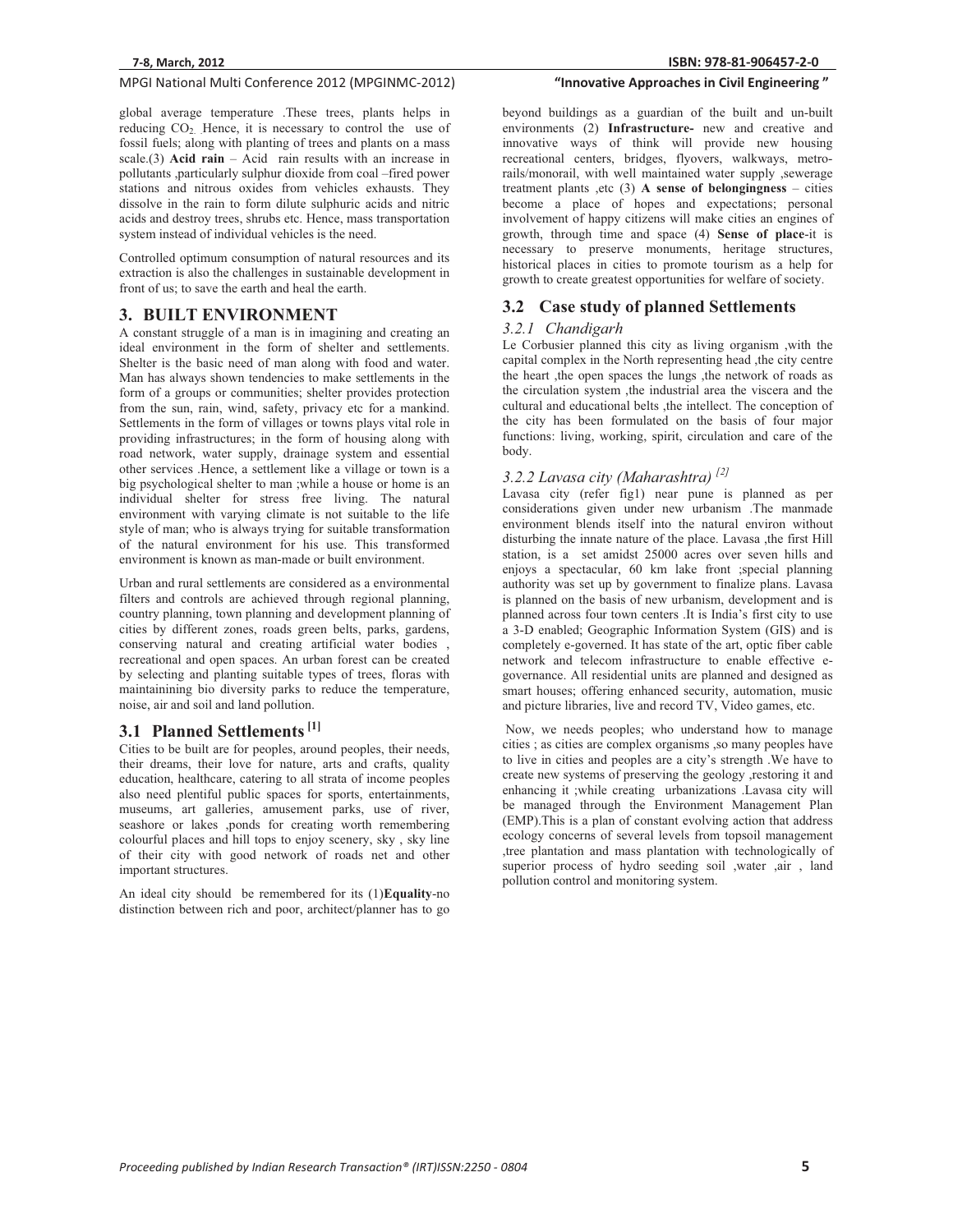-

**MPGI National Multi Conference 2012 (MPGINMC-2012) <b>The Conference of Strate Conference** 2012 (MPGINMC-2012)





# **4. GREEN BUILDING**

"A Green building should create delight when entered, serenity and health when occupied and regret when departed"

Green Building principles reflect through the complete building life cycle and are aimed at reducing impact upon the environment. The essential element of green building is to make the most efficient use of resources such as energy, water raw material and maintenance activities to ensure that these will not make the burden to environment.

Green Building materials are those with least environmental impacts throughout their life cycle, whether measured in terms of energy used , scarce of natural resources or air and water emissions by reusing or recycling materials which have substantial environmental benefits ;well beyond the weight of the material actually reused or recycled on site .Green building projects, like others are required to meet the highest safety and performance requirements .The most significant benefits involves; the reduced use of energy , reductions in air and water pollution during resources extraction manufacturing and the safeguarding of scarce natural resources.

# **4.1 Benefits of the Green Building [12]**

- $\bullet$  Green home is more energy efficient; utilizes less or optimum level of water and other natural resources.
- - Green home is eco-friendly in the sense ;it puts less wastes into the environment.
- - A green home can save almost 40-50% of operating costs ; optimizes life cycle economic performance.
- - It utilizes alternative energy sources like sun ,wind ,geothermal , biomass energy ,etc.
- - Vermiculture way of composting; using earthworms to speed up the process in compost pit.
- - Rain water harvesting ;the process of accumulating , storing rainwater for various purposes.
- -Grey water collection, treatment and reuse facilities.
- - Segregating, storing, effective disposal of solid wastes.
- - Using of low wattage bulbs BEE (The Indian Bureau of Energy efficiency) star rated electrical equipments.
- -Sewage treatment plant (STP) in township
- - Water is used in self-sustainable manner; through reducing, recycling and reusing strategies. It saves potable water to an extent of 30-50%
- -Use of eco-friendly , smart and natural materials
- -Indoor and outdoor plants and trees
- -Enhance and protect ecosystems , biodiversity
- -Improve air and water quality
- -Reduce solid waste and e-waste
- -Reduce operational costs
- -Enhance asset values and profits
- -Improve employee productivity ,comfort and health

# **4.2 Green Building in India**

 The energy and resource Institute plays a very important role in developing green building capacities in the country .**TERI**  came up with a rating system called **GRIHA** which was adopted by the Government of India as the National Green Building Rating System for the country .GRIHA aims at ensuring that all kinds of buildings become green buildings. The strengths of GRIHA lies in the fact ;it rates even non air conditioned buildings as green and puts great emphasis on local and traditional construction knowledge. The CESE building in IIT Kanpur become the first GRIHA rated building in the country and it scored 5 stars, highest in GRIHA under the system .It has become a model for green buildings in the country and proved that with a little extra investment, tremendous energy and water savings is possible. There are various projects which are the first of their kinds to attempt for green buildings rating like apartments of residential buildings and non-air conditioned buildings.

The Confederation of Indian Industry<sup>[11]</sup> (CII) plays an active role in promoting sustainability in the Indian construction sector. The CII is the central pillar of the Indian Green Buildings Council or **IGBC**. The IGBC has licensed the LEED (Leadership in Energy and Environment Design) green Building Standards from the United States. Green Building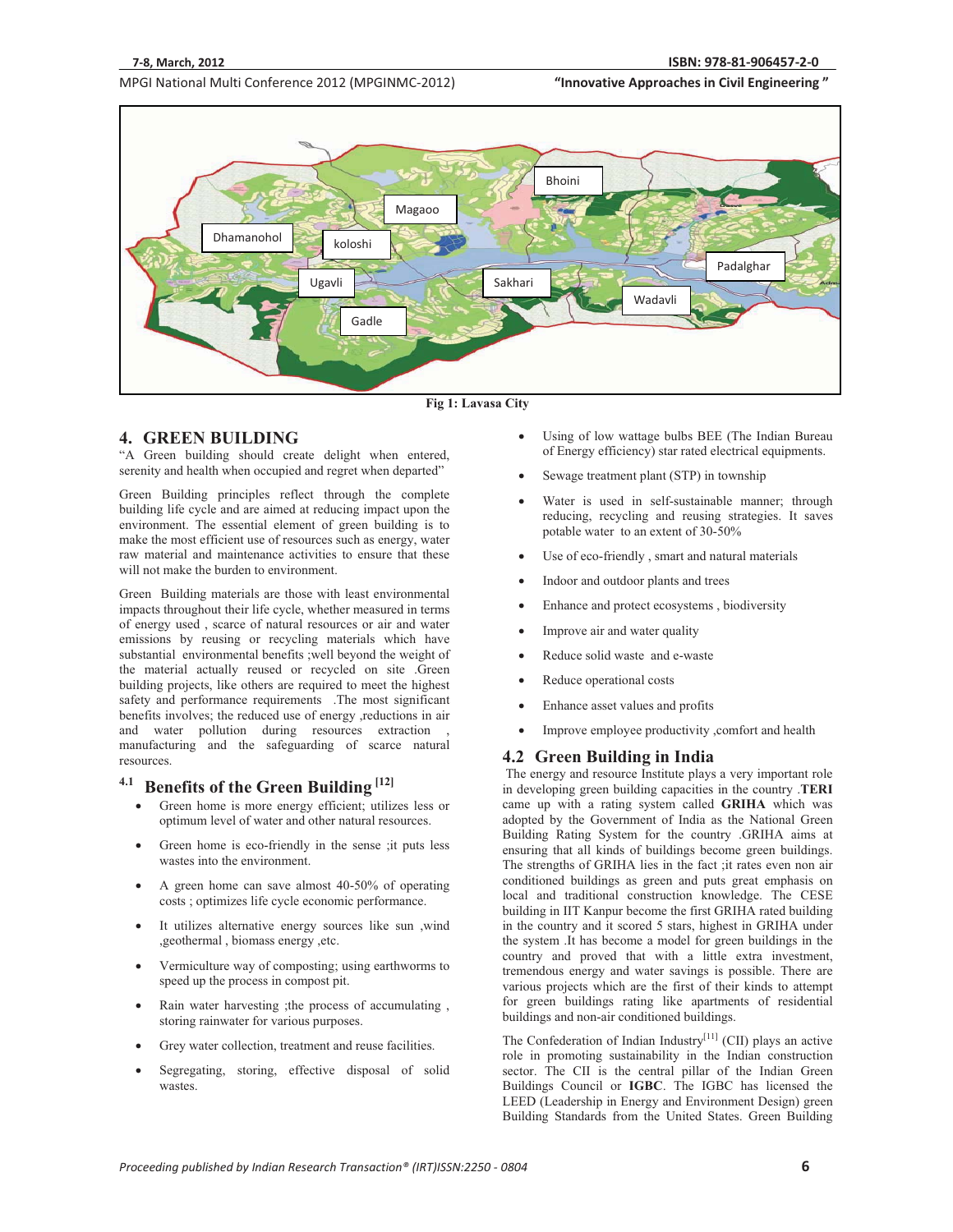# **MPGI National Multi Conference 2012 (MPGINMC-2012) <b>The Conference of Strate Conference** 2012 (MPGINMC-2012)

Council; currently is responsible for certifying LEED for new construction and LEED-CORE and SHELL GREEN buildings in India. All other projects are certified through the U.S. Green building Council; there are many energy efficient buildings in India, situated in a variety of climatic zones. One of these is RMZ Millennia Park, Chennai; India's largest LEED gold-rated core and shell green building.

# **4.3 Certification System of LEED and PMC**

# *4.3.1 Rating System of LEED [6]*

It is a performance oriented system where credits are earned for satisfying criterion designed to address specific environmental impacts inherent in the design and construction. Different levels of green building certification are awarded based on total credits earned.

#### *4.3.1.1 Points Distribution for Different Credits*  **Prerequisite Erosion and Sedimentation Control Required**

| Credits 1   | Site selection                                                       | 1  |
|-------------|----------------------------------------------------------------------|----|
| Credits 2   | and<br>Development<br>community<br>connectivity                      | 1  |
| Credits 3   | <b>Brownfield Redevelopment</b>                                      | 1  |
| Credits 4.1 | Alternative Transportation, public<br><b>Transportation Access</b>   | 1  |
| Credits 4.2 | Alternative<br>Transportation<br>Alternative Fuel Refueling Stations | 1  |
| Credits 4.3 | Alternative Transportation ,parking<br>capacity                      | 1  |
| Credits 5.1 | Reduced Site Disturbance ,protect or<br>Restore Open Space           | 1  |
| Credits 5.2 | Reduced<br>site<br>Disturbance<br>Development Footprint              | 1  |
| Credits 6.1 | Storm water Design<br>,Quantity<br>Control                           | 1  |
| Credits 6.2 | Storm water Design , Quality Control                                 | 1  |
| Credits 7.1 | Heat Island Effect , Non Roof                                        | 1  |
| Credits 7.2 | Heat Island Effect, Non Roof                                         | 1  |
| Credits 8   | <b>Light Pollution Reduction</b>                                     |    |
| Credits 9   | <b>Tenant Guidelines</b>                                             | 1  |
|             | Total                                                                | 14 |

#### **Water Efficiency -6 possible Points**

| Credits 1.1 | Water efficient landscaping, reduce<br>by $50\%$                    |  |
|-------------|---------------------------------------------------------------------|--|
| Credits 1.2 | Water efficient landscaping,<br>No.<br>potable Use or No Irrigation |  |
| Credits 2   | Water Efficiency in Air conditioning<br>System: Reduce by 50%       |  |
| Credits 3   | Innovative Wastewater Technologies                                  |  |
| Credits 4.1 | Reductions<br>20%<br>Water Use<br>Reductions                        |  |
| Credits 4.2 | Water Use Reduction, 30% reduction                                  |  |

# **Whenevalue approaches in Civil Engineering "InnovativeApproachesinCivilEngineering"**

*4.3.1.2 Energy and Atmosphere - 14 possible points* 

- -Prerequisite 1.
- - Fundamental Building Systems Commissioning Required
- -Prerequisite 2.
- -Minimum Energy Performance Required
- -Prerequisite 3.

#### **CFC Reduction in HVAC and R Equipment Required**

| Credits 1   | Optimize Energy performance                                  | 8  |
|-------------|--------------------------------------------------------------|----|
| Credits 2   | Renewable Energy, 1%                                         |    |
| Credits 3   | <b>Additional Commissioning</b>                              |    |
| Credits 4   | Ozone Depletion                                              |    |
| Credits 5.1 | and Verifications-<br>Measurements<br><b>Base Buildings</b>  |    |
| Credits 5.2 | verifications-<br>and<br>Measurements<br>Tenant Sub-Metering |    |
| Credits 6   | Green power                                                  |    |
|             | Total                                                        | 14 |

#### *4.3.1.3 Materials and Resource*  **11 possible points**

#### **Prerequisite 1 .Storage and collection of Recyclables Required**

| Credits 1 | <b>Building Reuse</b>                |                |
|-----------|--------------------------------------|----------------|
| Credits 2 | <b>Construction Waste Management</b> | 2              |
| Credits 3 | Resource Reuse                       | 2              |
| Credits 4 | Recycled Content                     | $\mathfrak{D}$ |
| Credits 5 | Local /Regional Materials            |                |
| Credits 6 | Certified Wood                       |                |
|           | Total                                |                |

#### *4.3.1.4 Indoor Environmental Quality*

- -11 possible points
- -Prerequisite 1.
- -Minimum IAQ performance required
- -Prerequisite 2

#### **Environmental Tobaccos Smoke (ETS) control required**

| Credits 1 | <b>Outdoor Air Delivery Monitoring</b>                    |   |
|-----------|-----------------------------------------------------------|---|
| Credits 2 | Increased ventilation                                     |   |
| Credits 3 | Construction IAQ Management Plan<br>(during construction) |   |
| Credits 4 | Low - Emitting Materials                                  | з |
| Credits 5 | chemical Pollutant Source<br>Indoor<br>Control            |   |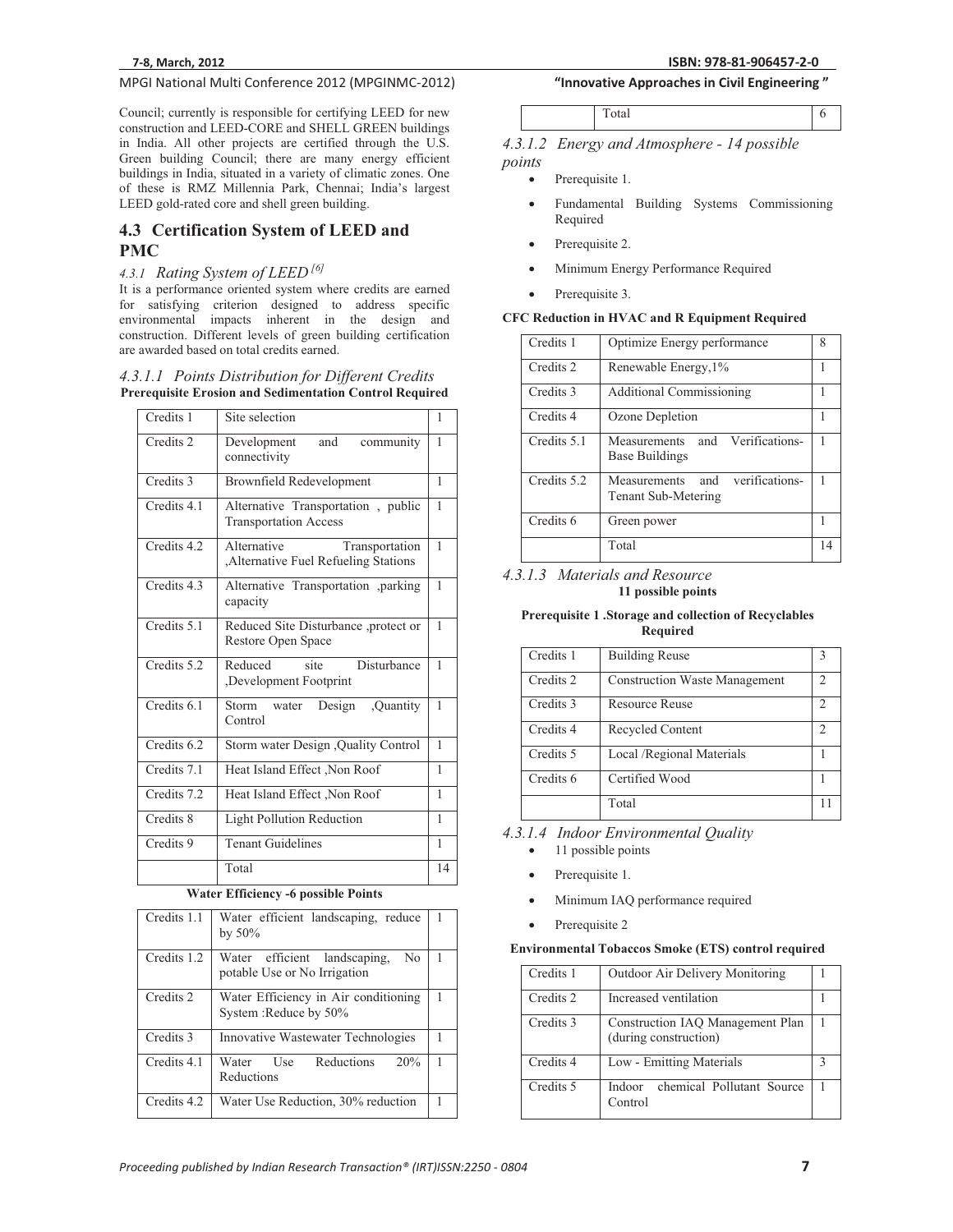# **MPGI National Multi Conference 2012 (MPGINMC-2012) <b>The Conference of Strate Conference** 2012 (MPGINMC-2012)

| Credits 6.1 | Controllability of System, Thermal<br>comfort |  |
|-------------|-----------------------------------------------|--|
| Credits 6.2 | Thermal Comfort, Design                       |  |
| Credits 7   | Daylight and Views                            |  |
|             | Total                                         |  |

*4.3.1.5 Innovation and Design Process*  5 possible points

| Credits 1 | Innovation in Design                  |  |
|-----------|---------------------------------------|--|
| Credits 2 | <b>LEEDTM</b> Accredited Professional |  |
|           | Total                                 |  |

#### **LEED INDIA CERTIFICATION LEVELS**

| <b>Ratings</b> | <b>Points</b> |
|----------------|---------------|
| Certified      | $23 - 27$     |
| Silver         | 28-33         |
| Gold           | 34-44         |
| Platinum       | $45 - 61$     |

*4.3.2 Certification Mechanism in PMC* 

- - Science and Technology park (STP),University of Pune and eventually sustainable Building Technology centre (SBTC),once; it is set up will serve as the apex body for the certification of Eco-Housing Certification along with International Institute of Energy conservation (IIEC)
- - The Developer; submits the project layouts and documents to the Building Permission Department of Pune Municipal Corporation (PMC) to ensure that the project meets the existing PMC norms.
- - On approval, the developer resisters his project for Eco-housing certification with STP and pays towards fee Rs 2/sqft.
- -The developer hands over the application Form (2) copies),Tracking sheet (2 sets) and submittals (2 sets) as indicated in the Eco-housing tracking sheet to STP
- - STP scrutinizes registration phase documents with the help of submittals and visits the site; issues Provisional certificate and certified Tracking sheet; based on the star rating system. PMC grants 25% of total rebate certificate on all premium to the developer
- - Validation team evaluates compliance with ecohousing assessment criteria during different phases of construction based on the intent of compliance of the Developer according to the Certified Tracking sheet and gives the final star rating.
- - The final Eco-housing Rating Certificate is handed over after completion of the project validity of which is granted for 5 years and after which the certificate has to be renewed
- - PMC will then extend the rest 25% of rebate on the premiums for Eco-housing certified projects.

# **4.3.2.1 Rating system of PMC**

# **81-906457-2-0 "InnovativeApproachesinCivilEngineering"**

The Eco –Housing assessment criteria and rating system ,it is applicable only to residential projects .The voluntary rating system incorporates global best practices to help developers and architects design and evaluate the green quotient of new<br>residential projects. To determine the environmental To determine the environmental performance of a building, the Eco-Housing assessment criteria are divided into the following eight broad categories.

| Site planning                       | 260 |
|-------------------------------------|-----|
| <b>Environment Architecture</b>     | 80  |
| <b>Efficient Building Materials</b> | 200 |
| <b>Energy Efficient Lighting</b>    | 50  |
| Solar Water heaters                 | 50  |
| Water conservation                  | 200 |
| Segregation of waste                | 80  |
| Other Innovative Technologies       | 80  |
| Total number of points              |     |

The assessment criteria have a total of 88 measures .Only 27 of the 88 measures are mandatory. The maximum achievable points are 1000 and the project has to get a minimum of 500 points to qualify for Eco-Housing rating. Each measure has a submittal requirement and the necessary documentations should be enclosed with the Eco-Housing proposal to show compliance with the measures being attempted. The Eco – Housing rating system is based on the number of points earned. The rating achieved depends on the number of voluntary measures incorporated in addition to the mandatory ones.

| <b>Points achieved</b> | <b>Star rating</b> |
|------------------------|--------------------|
| 500                    | *                  |
| $501 - 600$            | **                 |
| $601 - 700$            | ***                |
| $701 - 800$            | ****               |
| More than 800          | *****              |

# **5. CASE STUDIES IN PUNE CITY**

| <b>Star Rating</b>                   | <b>Rebate</b> in | <b>Rebate offered</b> |
|--------------------------------------|------------------|-----------------------|
|                                      | total            | with provisional      |
|                                      | premium          | certificate           |
|                                      |                  |                       |
| $*$                                  | 10%              | $5\%$                 |
|                                      |                  |                       |
| **                                   | 20%              | 10%                   |
|                                      |                  |                       |
| ***                                  | 30%              | 15%                   |
|                                      |                  |                       |
| ****                                 | 40%              | 20%                   |
|                                      |                  |                       |
| *****                                | 50%              | 25%                   |
|                                      |                  |                       |
| <b>Star rated Projects</b>           |                  | <b>Star</b>           |
|                                      |                  |                       |
| <b>Nyati Environ, Phase I,II,III</b> |                  | *****                 |
|                                      |                  |                       |
| Kumar Sublime -Building A & B        |                  | *****                 |
|                                      |                  | *****                 |
| <b>Cross over country</b>            |                  |                       |
|                                      |                  | *****                 |
| Rohan Mithila, Plot B,C,D            |                  |                       |
|                                      |                  | ***                   |
|                                      |                  |                       |
| <b>Kool Homes - Solitaire</b>        |                  |                       |
|                                      |                  |                       |
| Kool Homes-Arena                     |                  | ***                   |